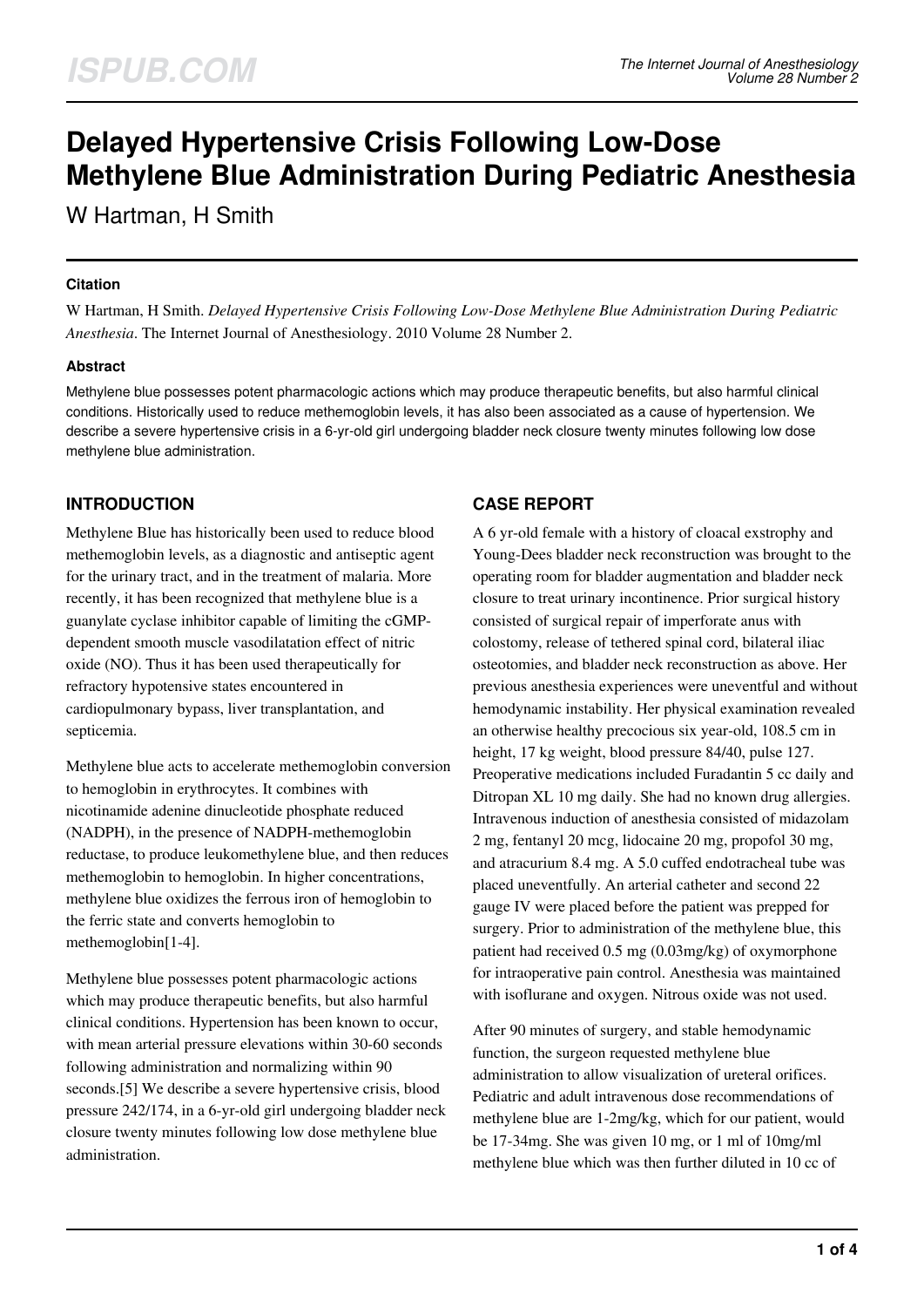normal saline and infused intravenously over 10 minutes. Heart rate, blood pressure, and all respiratory parameters remained unchanged during and immediately following the infusion. By intraoperative records, 20 minutes later the surgeon requested and the patient received a fluid bolus to encourage urine output. Several minutes after this the arterial blood pressure rose acutely to 242/174, witnessed by two anesthesia providers. The computer, which records patient data every 2 minutes, captured the arterial systolic blood pressure of 198 mmHg as it was descending (Figure 1). The blood pressure spike was accompanied by a decrease in heart rate from 132 to 72. The patient was anesthetized at the time with 1.3 MAC of isoflurane, in addition to the oxymorphone, midazolam, and fentanyl she had received earlier. Isoflurane was increased to 2.2 MAC, and as the pressure began to decrease and heart rate increase, Labetalol 2.5 mg was given. No change in airway pressures occurred, and hemodynamic stability returned over the next several minutes. The procedure was completed without further complication. The patient manifested no untoward signs or symptoms on emergence from anesthesia, and the patient's mother was informed of the hypertensive episode and possible association with methylene blue. Her recovery from the operation was uneventful and positive results have been recorded at subsequent follow-up appointments.

### **Figure 1**

Figure 1. Intraoperative record. Clearly seen is the brief but severe hypertensive response following Methylene Blue administration.



# **DISCUSSION**

Untreated severe hypertensive crises in children have lead to hypertensive encephalopathy, end-organ ischemia, and death.[6-11] The anesthesia literature contains no published reports of severe, delayed hypertensive episodes following methylene blue administration, in either adult or pediatric patients. Nor has an adequate risk-benefit analysis or review of adverse events associated with methylene blue ever been published. In our patient, the hypertensive response to methylene blue is of interest for three reasons. The

hypertensive event was: 1) delayed, 2) severe, 3) associated with low dosage.

First, hypertension is a known adverse effect of methylene blue but this reaction typically occurs immediately following large, rapidly administered doses. In one study of 12 patients who received 200 mg methylene blue intravenously (>2mg/kg), mean arterial blood pressure increased within 30 seconds. In all 12 patients, the blood pressure normalized within 3 minutes, the average being 177 seconds.[5] In our patient, the reaction occurred approximately 20 minutes after administration. This delay is curious and warrants further consideration. The possibility exists that the methylene blue remained in-line, hidden under drapes, resulting in a bolus just prior to the hypertensive crisis. The obvious coloration of this medication made this fact easily verifiable and the anesthesia provider is certain the entire infusion had been given. Moreover, IV fluids had continued to run slowly between the methylene blue infusion and the fluid bolus requested by the surgeon. Therefore, it is highly unlikely that a methylene blue bolus reached the patient immediately preceding the hypertensive episode. Another possible explanation for the delay is related to the fact that methylene blue is also known to inhibit hepatic degradation of catecholamines.[12] This patient, according to surgical team observation and documentation had an enlarged liver. Her hepatomegaly is of unknown significance and no preoperative liver function tests were indicated. It is interesting, though, that in an early study of methylene blue, it was shown to inhibit hepatic breakdown of adrenaline.[12] It is possible that the patient's hepatic function, following methylene blue administration, favored an excess of catecholamines due to delayed metabolism and lead to a vasoconstrictive crisis.

Another consideration involves the role of methylene blue and serotonin release. Schick and Yu found that methylene blue induces serotonin release from storage sites in human platelets.[13] Interestingly, they found that it often took up to 15 minutes before sizable amounts of serotonin, a known vasoconstrictor, is released. This physiologic phenomenon parallels more closely the time course of the hypertensive response in our patient.

Secondly, it is interesting that such a small dose of methylene blue produced such profound hemodynamic perturbations. Our patient received 0.58 mg/kg, a fraction of the 1-2 mg/kg recommended on the package insert and nearly 4-fold lower than the doses used in the study cited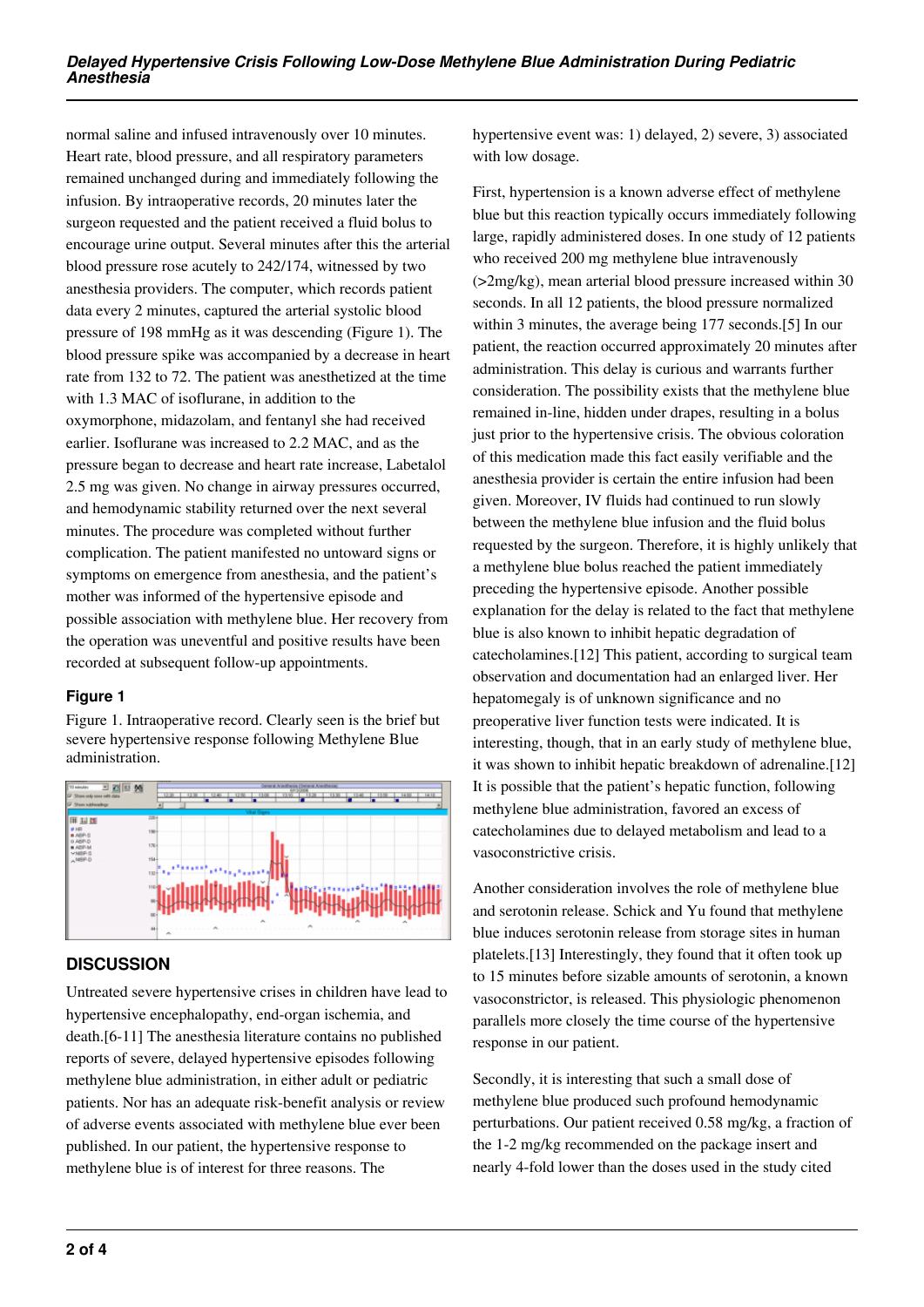above. Furthermore, the dose of 0.58 mg/kg was diluted in 10 cc of normal saline and administered slowly. The hypertensive responses in this study are from a far higher dose. It is thus unclear whether the magnitude of vasoconstriction can be correlated with dosage.

Thirdly, the severity of the hypertensive response merits explanation. The increase in systolic blood pressure, from 110 to 242, accompanied by decrease in heart rate from 132 to 72 clearly indicates a severe vasoconstrictive reaction with corresponding reflex bradycardia. The severity of this reaction, given the low dosage, is surprising and the patient was clearly at risk for cerebrovascular insult. It is has been shown in rat vas deferens studies that methylene blue enhances the sensitivity to noradrenaline through a pathway of neuronal uptake inhibition. Even though attempts are made to control sympathetic surges during surgical procedures by the anesthesiologist, it is not always possible to predict when the patient may manifest physiologic response to pain, especially when pre-emptive analgesia has been administered. Certainly in this case, surgical stimulation could cause sympathetic surges that were not adequately blunted pharmacologically leading to excessive adrenergic mediators. If the reuptake system of these mediators had been blocked by methylene blue, the excessive adrenergic stimulation could account for the observed hypertensive crisis, despite what would normally be considered adequate anesthesia.

Given the patient's history of tethered spinal cord and surgical release, an autonomic hypereflexic event was considered as a possible explanation for the hypertensive crisis. However, evaluation by pediatric neurologists, both before and after her surgery for urinary incontinence, demonstrated completely intact neurologic function. Documented sensory and motor examinations were completely normal and the patient was able to walk, run and perform complex gait maneuvers such as heel toe walk without difficulty. Therefore, an autonomic hypereflexic

etiology for the hypertensive episode is an extremely remote possibility given her normal neurologic condition.

Methylene Blue remains an effective intraoperative medication with a long safety profile history. Like all medicines though, it may produce untoward effects in the right circumstances. In this case, it caused a hypertensive crisis in a young child. Though these reactions are rare, because of the potential problems they can lead to, it is important for the anesthesia provider to be aware of them.

#### **References**

1. Kalambokis, G., et al., Effects of nitric oxide inhibition by methylene blue in cirrhotic patients with ascites. Dig Dis Sci, 2005. 50(10): p. 1771-7.

2. Leyh, R.G., et al., Methylene blue: the drug of choice for catecholamine-refractory vasoplegia after cardiopulmonary bypass? J Thorac Cardiovasc Surg, 2003. 125(6): p. 1426-31.

3. Buzato, M.A., et al., The use of methylene blue in the treatment of anaphylactic shock induced by compound 48/80: experimental studies in rabbits. Shock, 2005. 23(6): p. 582-7.

4. Evora, P.R. and R.L. Levin, Methylene blue as drug of choice for catecholamine-refractory vasoplegia after cardiopulmonary bypass. J Thorac Cardiovasc Surg, 2004. 127(3): p. 895-6; author reply 896.

5. Birch, A.A. and W.H. Boyce, Hypertension and decreased renal blood flow following methylene blue injection. Anesth Analg, 1976. 55(5): p. 674-6.

6. Fleischmann, L.E., Management of hypertensive crisis in children. Pediatr Ann, 1977. 6(6): p. 410-4.

7. Sulochana, L., et al., Hypertension in childhood. Ann Acad Med Singapore, 1981. 10(4): p. 485-93.

8. Segal, J.L., Hypertensive emergencies: practical approach to treatment. Postgrad Med, 1980. 68(2): p. 107-9, 112-6, 119-25.

9. Morgan, B.C., Systemic hypertension in children. Paediatrician, 1981. 10(1-3): p. 133-47.

10. Groshong, T., Hypertensive crisis in children. Pediatr Ann, 1996. 25(7): p. 368-71, 375-6.

11. Groudine, S.B., et al., New York State guidelines on the topical use of phenylephrine in the operating room. The Phenylephrine Advisory Committee. Anesthesiology, 2000. 92(3): p. 859-64.

12. Philpot, F.J., Adrenaline destruction in the liver and methylene blue. Journal of Pharmacology And Experimental Therapeutics, 1941. 71(1): p. 95-103.

13. Schick, P.K. and B.P. Yu, Methylene blue-induced serotonin release in human platelets. J Lab Clin Med, 1973. 82(4): p. 546-53.